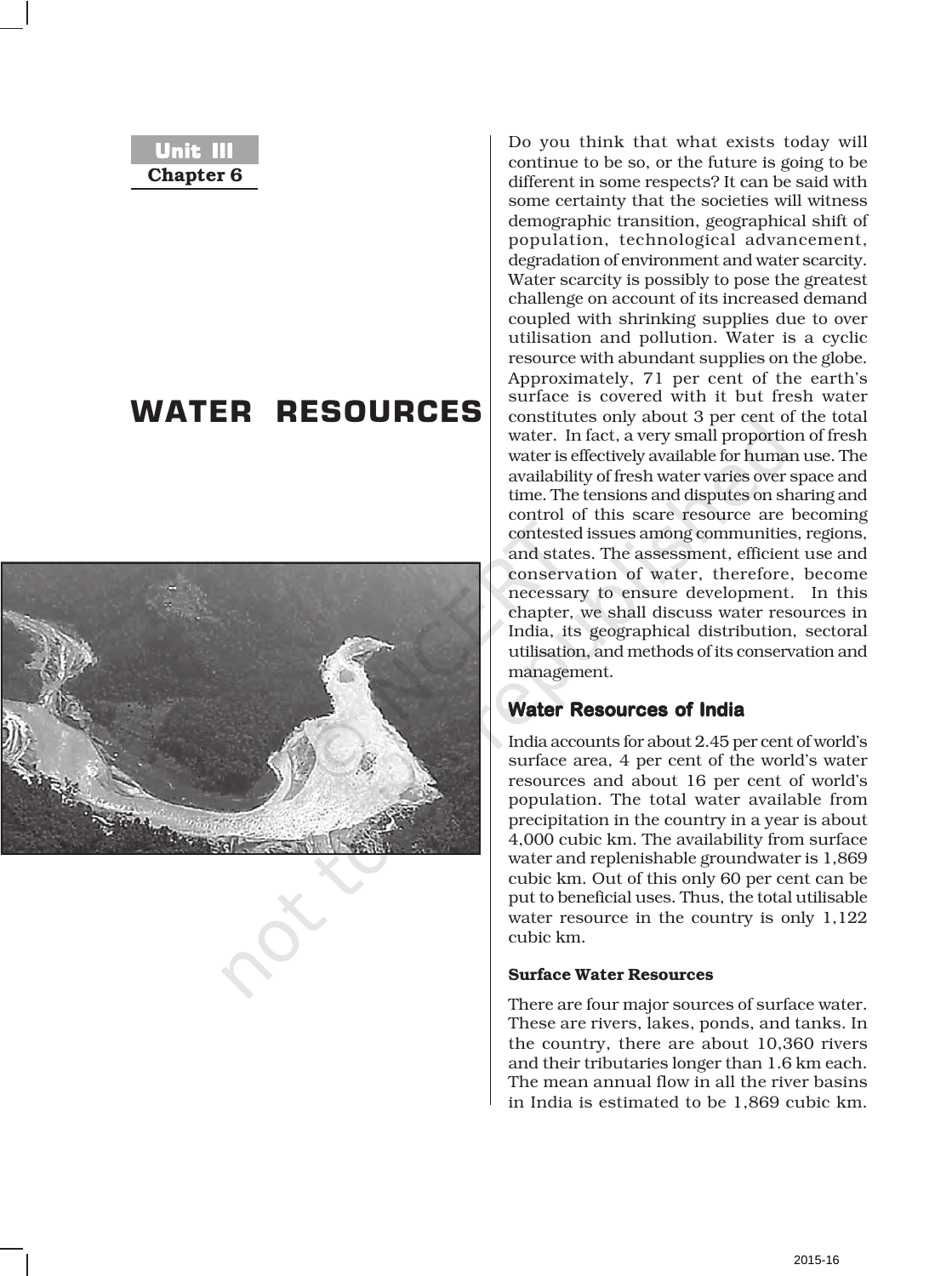However, due to topographical, hydrological and other constraints, only about 690 cubic km (32 per cent) of the available surface water can be utilised. Water flow in a river depends on size of its catchment area or river basin and rainfall within its catchment area. You have studied in your Class XI textbook *"India : Physical Environment"* that precipitation in India has very high spatial variation, and it is mainly concentrated in Monsoon season. You also have studied in the textbook that some of the rivers in the country like the Ganga, the Brahmaputra, and the Indus have huge catchment areas. Given that precipitation is relatively high in the catchment areas of the Ganga, the Brahmaputra and the Barak rivers, these rivers, although account for only about one-third of the total area in the country, have 60 per cent of the total surface water resources. Much of the annual water flow in south Indian rivers like the Godavari, the Krishna, and the Kaveri has been

harnessed, but it is yet to be done in the Brahmaputra and the Ganga basins.

#### **Groundwater Resources**

The total replenishable groundwater resources in the country are about 432 cubic km. Table 6.1 shows that the Ganga and the Brahamaputra basins, have about 46 per cent of the total replenishable groundwater resources. The level of groundwater utilisation is relatively high in the river basins lying in north-western region and parts of south India.

The groundwater utilisation is very high in the states of Punjab, Haryana, Rajasthan, and Tamil Nadu. However, there are States like Chhattisgarh, Odisha, Kerala, etc., which utilise only a small proportion of their groundwater potentials. States like Gujarat, Uttar Pradesh, Bihar, Tripura and Maharashtra are utilising their ground water resources at a moderate rate. If the present trend continues, the

| S.<br>No. | <b>Name of Basin</b><br><b>Ground Water Resources</b> | <b>Total Replenishable</b><br><b>Utilisation</b> (%) | Level of Groundwater |
|-----------|-------------------------------------------------------|------------------------------------------------------|----------------------|
| 1.        | Brahmani with Baitarni                                | 4.05                                                 | 8.45                 |
| 2.        | Brahmaputra                                           | 26.55                                                | 3.37                 |
| 3.        | Chambal Composite                                     | 7.19                                                 | 40.09                |
| 4.        | Kaveri                                                | 12.3                                                 | 55.33                |
| 5.        | Ganga                                                 | 170.99                                               | 33.52                |
| 6.        | Godavari                                              | 40.65                                                | 19.53                |
| 7.        | Indus                                                 | 26.49                                                | 77.71                |
| 8.        | Krishna                                               | 26.41                                                | 30.39                |
| 9.        | Kuchchh and Saurashtra including river Luni           | 11.23                                                | 51.14                |
| 10.       | Chennai and South Tamil Nadu                          | 18.22                                                | 57.68                |
| 11.       | Mahanadi                                              | 16.46                                                | 6.95                 |
| 12.       | Meghna (Barak & Others)                               | 8.52                                                 | 3.94                 |
| 13.       | Narmada                                               | 10.83                                                | 21.74                |
| 14.       | Northeast Composite                                   | 18.84                                                | 17.2                 |
| 15.       | Pennar                                                | 4.93                                                 | 36.6                 |
| 16.       | Subarnrekha                                           | 1.82                                                 | 9.57                 |
| 17.       | Tapi                                                  | 8.27                                                 | 33.05                |
| 18.       | Western Ghat                                          | 17.69                                                | 22.88                |
|           | <b>Total</b>                                          | 431.42                                               | 31.97                |

*Table 6.1 : Basinwise Ground water Potential and Utilisation in India (Cubic Km/Year)*

*Source: Ministry of Water Resources, Govt. of India, New Delhi; http://wrmin.nic.in/resource/gwresource1.htm*

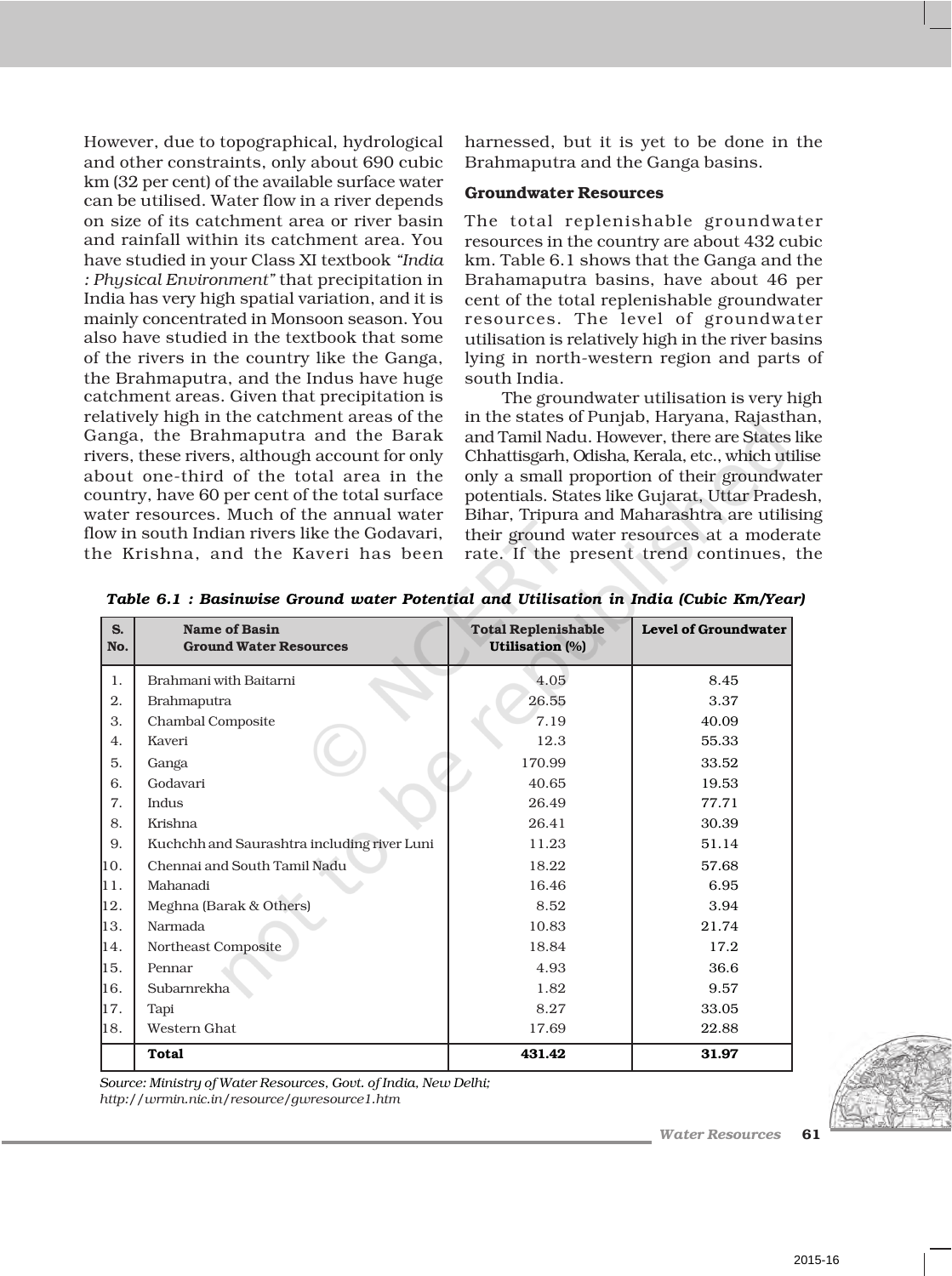





**62** *India : People and Economy*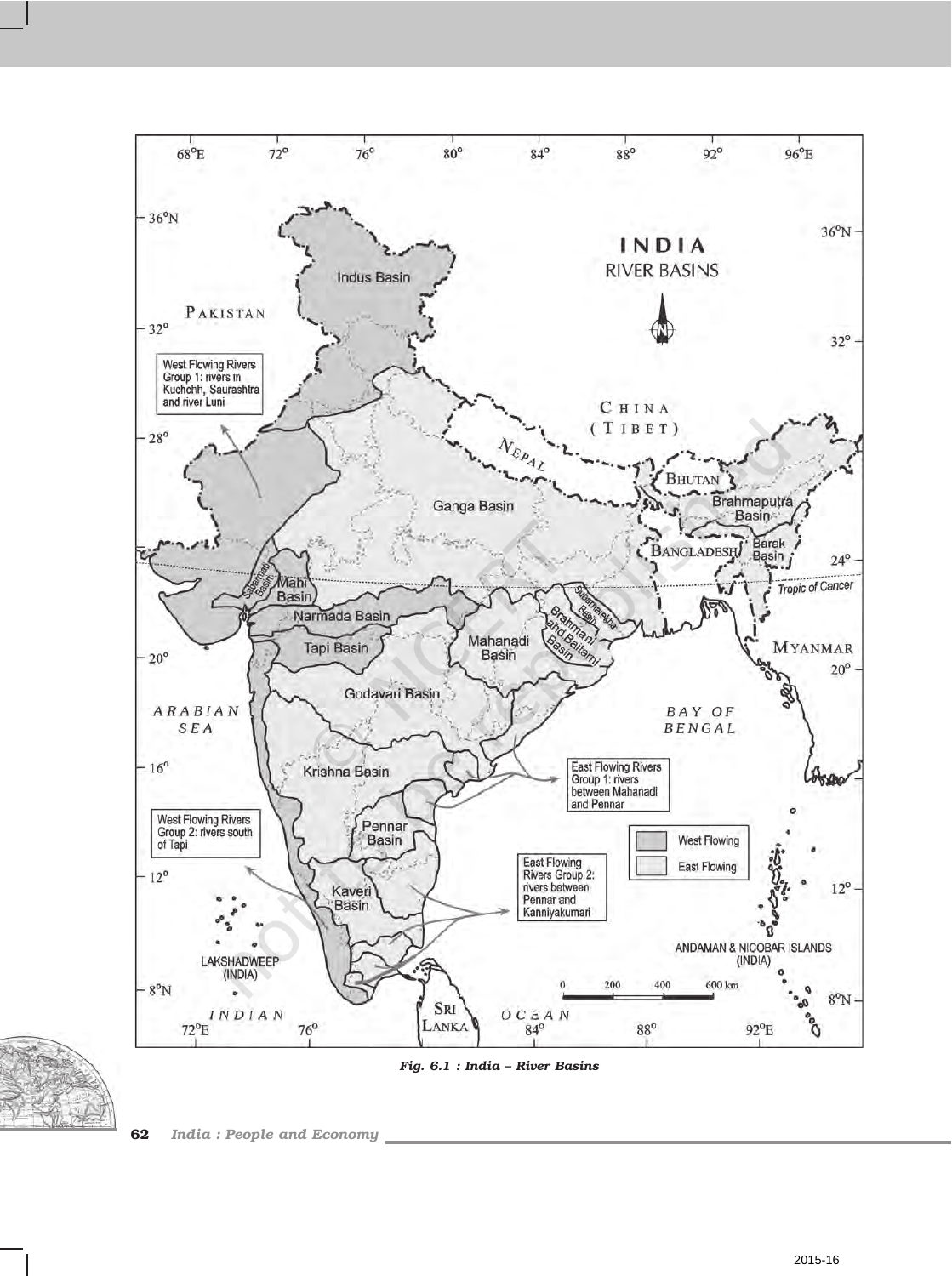demands for water would need the supplies. And such situation, will be detrimental to development, and can cause social upheaval and disruptions.

Exercise based on Table 6.1 :

- 1. Which river basin has the highest total replenishable ground water resource?
- 2. In which river basin is the level of ground water utilisation the highest?
- 3. Which river basin has the lowest total replenishable ground water resource?
- 4. In which river basin is the level of ground water utilisation the lowest?
- 5. Draw a bar diagram to show the total replenishable ground water resources in 10 major river basins.
- 6. Draw a bar diagram to show the levels of ground water utilisation of the same 10 major river basins for which you have made the first bar diagram.

#### **Lagoons and Backwaters**

India has a vast coastline and the coast is very indented in some states. Due to this, a number of lagoons and lakes have formed. The States like

Kerala, Odisha and West Bengal have vast surface water resources in these lagoons and lakes. Although, water is generally brackish in these water-bodies, it is used for fishing and irrigating certain varieties of paddy crops, coconut, etc.

## **Water Demand and Utilisation**

India has traditionally been an agrarian economy, and about two-third of its population have been dependent on agriculture. Hence, development of irrigation to increase agricultural production has been assigned a very high priority in the Five Year Plans, and multipurpose river valleys projects like the Bhakra-Nangal, Hirakud, Damodar Valley, Nagarjuna Sagar, Indira Gandhi Canal Project, etc. have been taken up. In fact, India's water demand at present is dominated by irrigational needs.

As shown in Fig. 6.2 and 6.3, agriculture accounts for most of the surface and ground water utilisation, it accounts for 89 per cent of the surface water and 92 per cent of the groundwater utilisation. While the share of industrial sector is limited to 2 per cent of the surface water utilisation and 5 per cent of the ground-water, the share of domestic sector is higher (9 per cent) in surface water utilisation as compared to groundwater. The share of



*Source: Earth Trend 2001, World Resource Institute, as given in Govt. of India (2002) Report*

## *Fig. 6.2 : Sectoral Usage of Surface Water*

*Fig. 6.3 : Sectoral Usage of Groundwater*

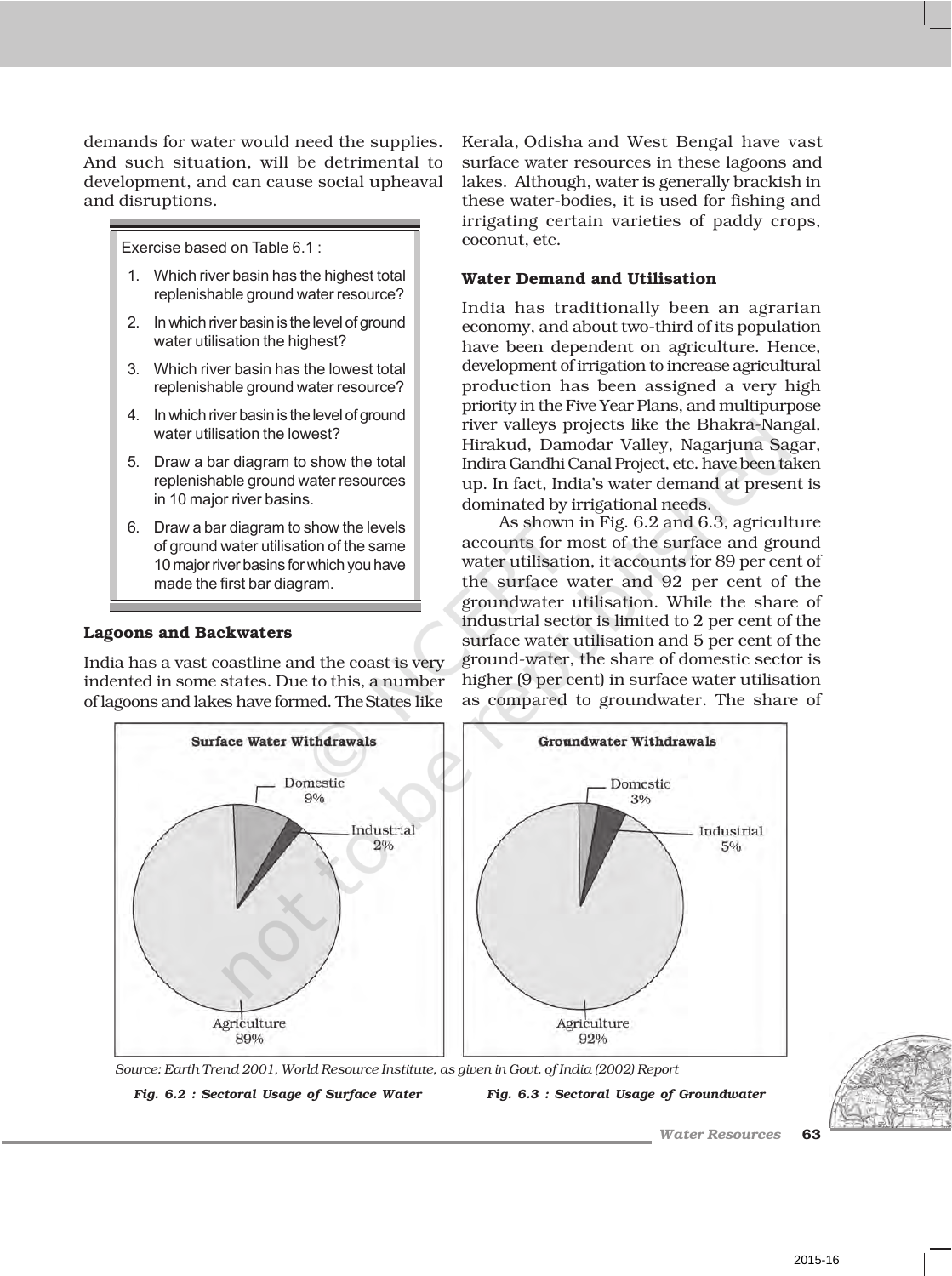agricultural sector in total water utilisation is much higher than other sectors. However, in future, with development, the shares of industrial and domestic sectors in the country are likely to increase.

## **Demand of Water for Irrigation**

In agriculture, water is mainly used for irrigation. Irrigation is needed because of spatio-temporal variability in rainfall in the country. The large tracts of the country are deficient in rainfall and are drought prone. North-western India and Deccan plateau constitute such areas. Winter and summer seasons are more or less dry in most part of the country. Hence, it is difficult to practise agriculture without assured irrigation during dry seasons. Even in the areas of ample

rainfall like West Bengal and Bihar, breaks in monsoon or its failure creates dry spells detrimental for agriculture. Water need of certain crops also makes irrigation necessary. For instance, water requirement of rice, sugarcane, jute, etc. is very high which can be met only through irrigation.

Provision of irrigation makes multiple cropping possible. It has also been found that irrigated lands have higher agricultural productivity than unirrigated land. Further, the high yielding varieties of crops need regular moisture supply, which is made possible only by a developed irrigation systems. In fact, this is why that green revolution strategy of agriculture development in the country has largely been successful in Punjab, Haryana and western Uttar Pradesh.



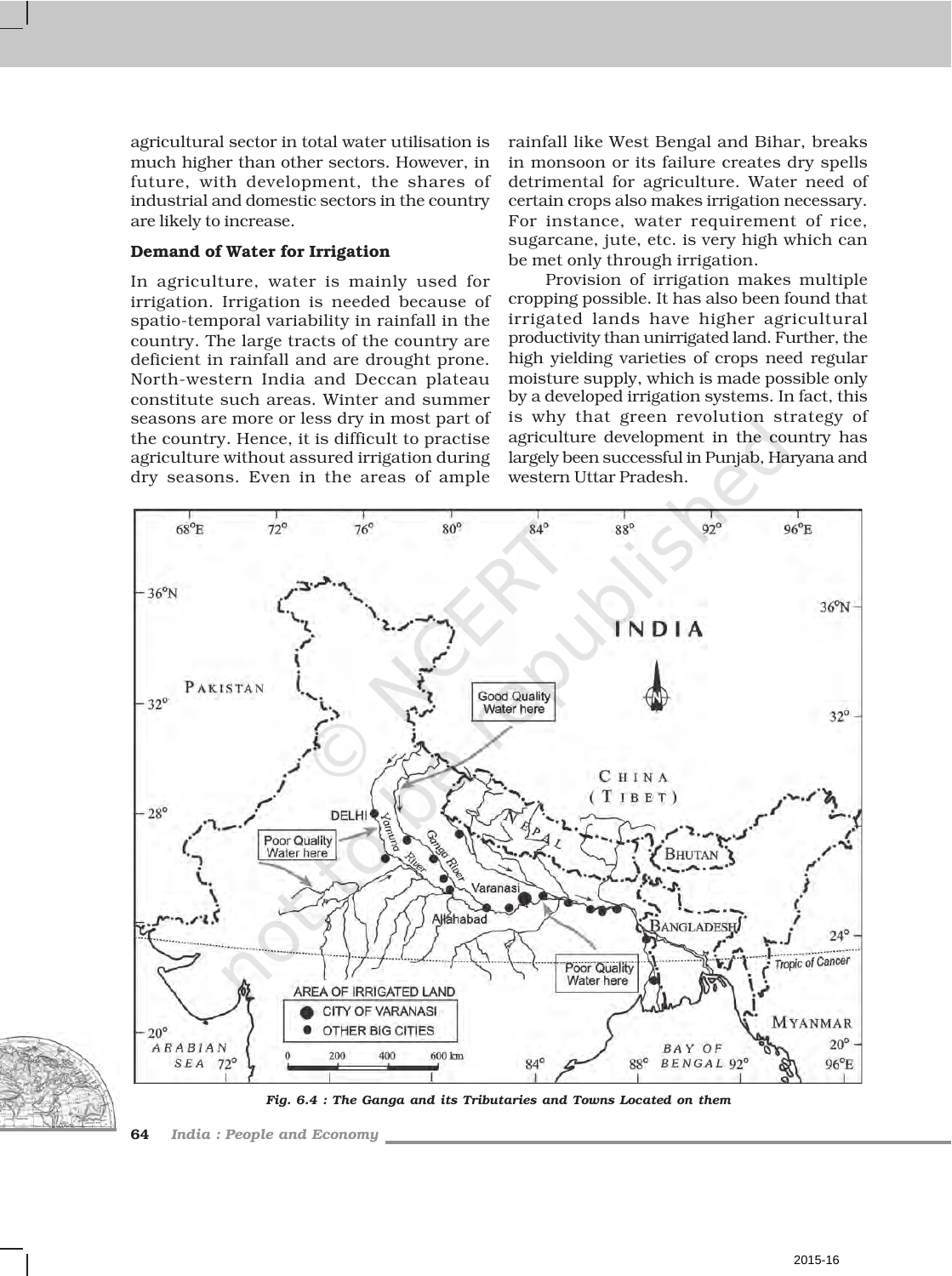In Punjab, Haryana and Western Uttar Pradesh more than 85 per cent of their net sown area is under irrigation. Wheat and rice are grown mainly with the help of irrigation in these states. Of the total net irrigated area 76.1 per cent in Punjab and 51.3 per cent in Haryana are irrigated through wells and tube wells. This shows that these states utilise large proportion of their ground water potential which has resulted in ground water depletion in these states. The share of area irrigated through wells and tube wells is also very high in the states given in table 6.2.

#### *Table 6.2 : Percentage of net irrigated area to total by wells and Tube-wells*

| <b>State</b>   | Percentage |
|----------------|------------|
| Gujarat        | 86.6       |
| Rajasthan      | 77.2       |
| Madhya Pradesh | 66.5       |
| Maharashtra    | 65         |
| Uttar Pradesh  | 58.21      |
| West Bengal    | 57.6       |
| Tamil Nadu     | 54.7       |

**What is the pattern of well and Tube-well irrigation discernible from the above table?**

. . . . . . . . . . .

**What are the implications of using ground water in drought prone area of Rajasthan, Gujarat, Maharashtra and Tamil Nadu?**

The over-use of ground water resources has led to decline in ground water table in these states. In fact, over withdrawals in some states like Rajasthan, and Maharashtra has increased fluoride concentration in ground-water, and this practice has led to increase in concentration of arsenic in parts of West Bengal and Bihar.



Intensive irrigation in Punjab, Haryana and western Uttar Pradesh is increasing salinity in the soil and depletion of ground water irrigation. Discuss its likely impacts on agriculture.

## **Emerging Water Problems**

The per capita availability of water is dwindling day by day due to increase in population. The available water resources are also getting polluted with industrial, agricultural and domestic effluents, and this, in turn, is further limiting the availability of usable water resources.

## **Deterioration of Water Quality**

Water quality refers to purity of water, or water without unwanted foreign substances. Water gets polluted by foreign matters such as microorganisms, chemicals, industrial and other wastes. Such matters deteriorate the quality of water and render it unfit for human use. When toxic substances enter lakes, streams, rivers, ocean and other water bodies, they get dissolved or lie suspended in water. This results in pollution of water whereby quality of water deteriorates affecting aquatic systems. Sometimes, these pollutants also seep down and pollute groundwater. The Ganga and the Yamuna are the two highly polluted rivers in the country.



Find out which are the major towns/cities located on the bank of the Ganga and its tributaries and major industries they have.

## **Water Conservation and Management**

Since there is a declining availability of fresh water and increasing demand, the need has arisen to conserve and effectively manage this precious life giving resource for sustainable development. Given that water availability from sea/ocean, due to high cost of desalinisation, is considered negligible, India has to take quick steps and make effective policies and laws, and adopt effective measures for its conservation. Besides developing water saving technologies and methods, attempts are also to be made to prevent the pollution. There is need to encourage watershed development, rainwater harvesting, water recycling and reuse, and conjunctive use of water for sustaining water supply in long run.

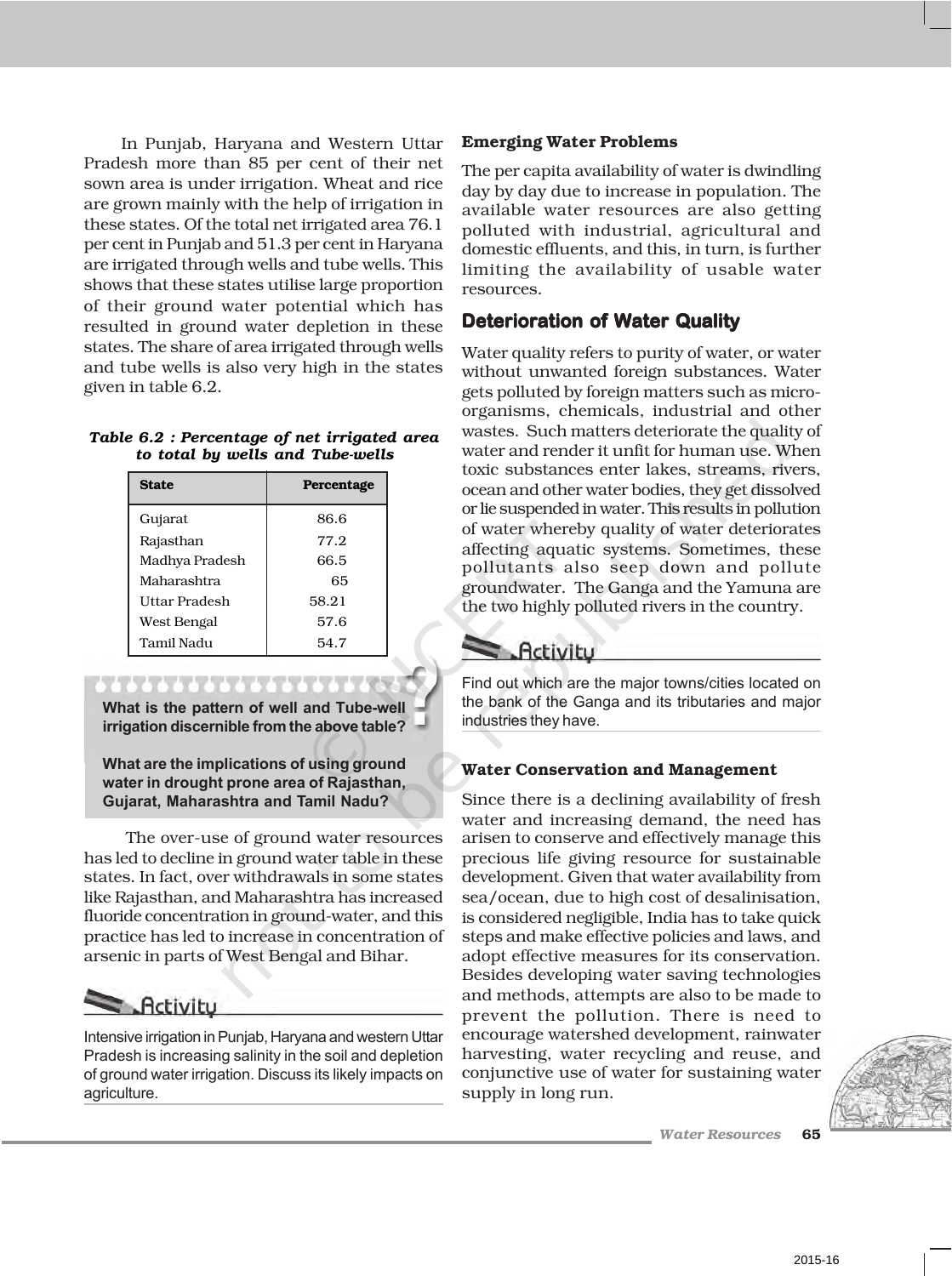

#### **Prevention of Water Pollution**

Available water resources are degrading rapidly. The major rivers of the country generally retain better water quality in less densely populated upper stretches in hilly areas. In plains, river water is used intensively for irrigation, drinking, domestic and industrial purposes. The drains carrying agricultural (fertilisers and insecticides), domestic (solid and liquid wastes), and industrial effluents join the rivers. The concentration of pollutants in rivers, especially remains very high during the summer season when flow of water is low.

The Central Pollution Control Board (CPCB) in collaboration with State Pollution Control Boards has been monitoring water quality of national aquatic resources at 507 stations. The

**66** *India : People and Economy*

data obtained from these stations show that organic and bacterial contamination continues to be the main source of pollution in rivers. The Yamuna river is the most polluted river in the country between Delhi and Etawah. Other severely polluted rivers are: the Sabarmati at Ahmedabad, the Gomti at Lucknow, the Kali, the Adyar, the Cooum (entire stretches), the Vaigai at Madurai and the Musi of Hyderabad and the Ganga at Kanpur and Varanasi. Groundwater pollution has occurred due to high concentrations of heavy/toxic metals, fluoride and nitrates at different parts of the country.

The legislative provisions such as the Water (Prevention and Control of Pollution) Act 1974, and Environment Protection Act 1986 have not been implemented effectively. The result is that in 1997, 251 polluting industries were located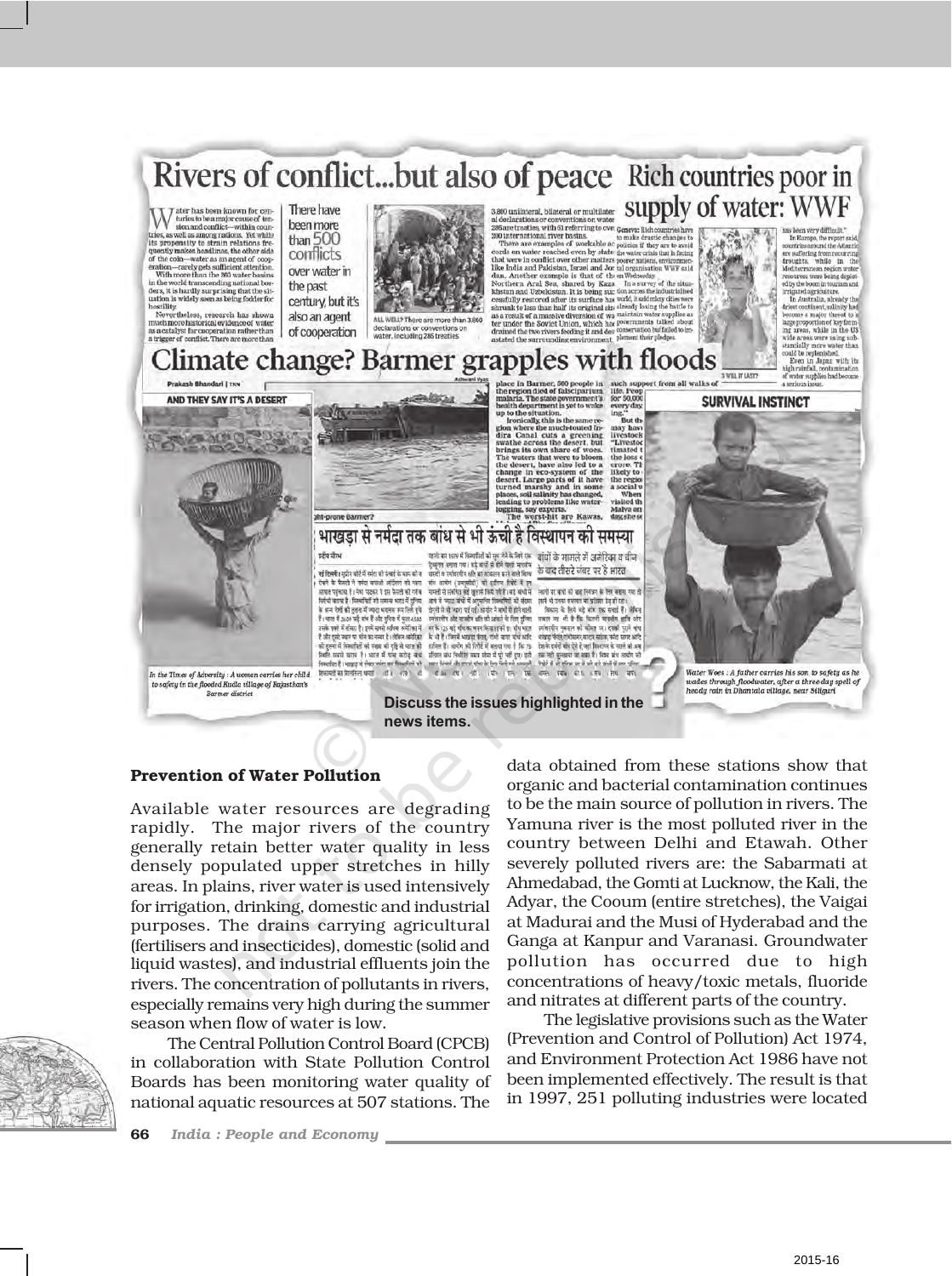along the rivers and lakes. The Water Cess Act, 1977, meant to reduce pollution has also made marginal impacts. There is a strong need to generate public awareness about importance of water and impacts of water pollution. The public awareness and action can be very effective in reducing the pollutants from agricultural activities, domestic and industrial discharges.

#### **Recycle and Reuse of Water**

Another way through which we can improve fresh water availability is by recycle and reuse. Use of water of lesser quality such as reclaimed waste-water would be an attractive option for industries for cooling and fire fighting to reduce their water cost. Similarly, in urban areas water after bathing and washing utensils can be used for gardening. Water used for washing vehicle can also be used for gardening. This would conserve better quality of water for drinking purposes. Currently, recycling of water is practised on a limited scale. However, there is enormous scope for replenishing water through recycling.

# **Activity**

Observe the quantity of water used at your home in various activities and enlist the ways in which the water can be reused and recycled in various activities.

Class teachers should organise a discussion on recycle and reuse of water.

## **Watershed Management**

Watershed management basically refers to efficient management and conservation of surface and groundwater resources. It involves prevention of runoff and storage and recharge of groundwater through various methods like percolation tanks, recharge wells, etc. However, in broad sense watershed management includes conservation, regeneration and judicious use of all resources – natural (like land, water, plants and animals) and human with in a watershed. Watershed management aims at bringing about balance between natural resources on the one hand and society on the other. The success of watershed development largely depends upon community participation.

The Central and State Governments have initiated many watershed development and management programmes in the country. Some of these are being implemented by nongovernmental organisations also. *Haryali* is a watershed development project sponsored by the Central Government which aims at enabling the rural population to conserve water for drinking, irrigation, fisheries and afforestation. The Project is being executed by Gram Panchayats with people's participation.

*Neeru-Meeru* (Water and You) programme (in Andhra Pradesh) and *Arvary Pani Sansad* (in Alwar, Rajasthan) have taken up constructions of various water-harvesting structures such as percolation tanks, dug out ponds (*Johad*), check dams, etc. through people's participation. Tamil Nadu has made water harvesting structures in the houses compulsory. No building can be constructed without making structures for water harvesting.

Watershed development projects in some areas have been successful in rejuvenating environment and economy. However, there are only a few success stories. In majority of cases, the programme is still in its nascent stage. There is a need to generate awareness regarding benefits of watershed development and management among people in the country, and through this integrated water resource management approach water availability can be ensured on sustainable basis.

#### **Rainwater Harvesting**

Rain water harvesting is a method to capture and store rainwater for various uses. It is also used to recharge groundwater aquifers. It is a low cost and eco-friendly technique for preserving every drop of water by guiding the rain water to bore well, pits and wells. Rainwater harvesting increases water availability, checks the declining ground water table, improves the quality of groundwater through dilution of contaminants like fluoride and nitrates, prevents soil erosion, and flooding and arrests salt water intrusion in coastal areas if used to recharge aquifers.

Rainwater harvesting has been practised through various methods by different communities in the country for a long time.

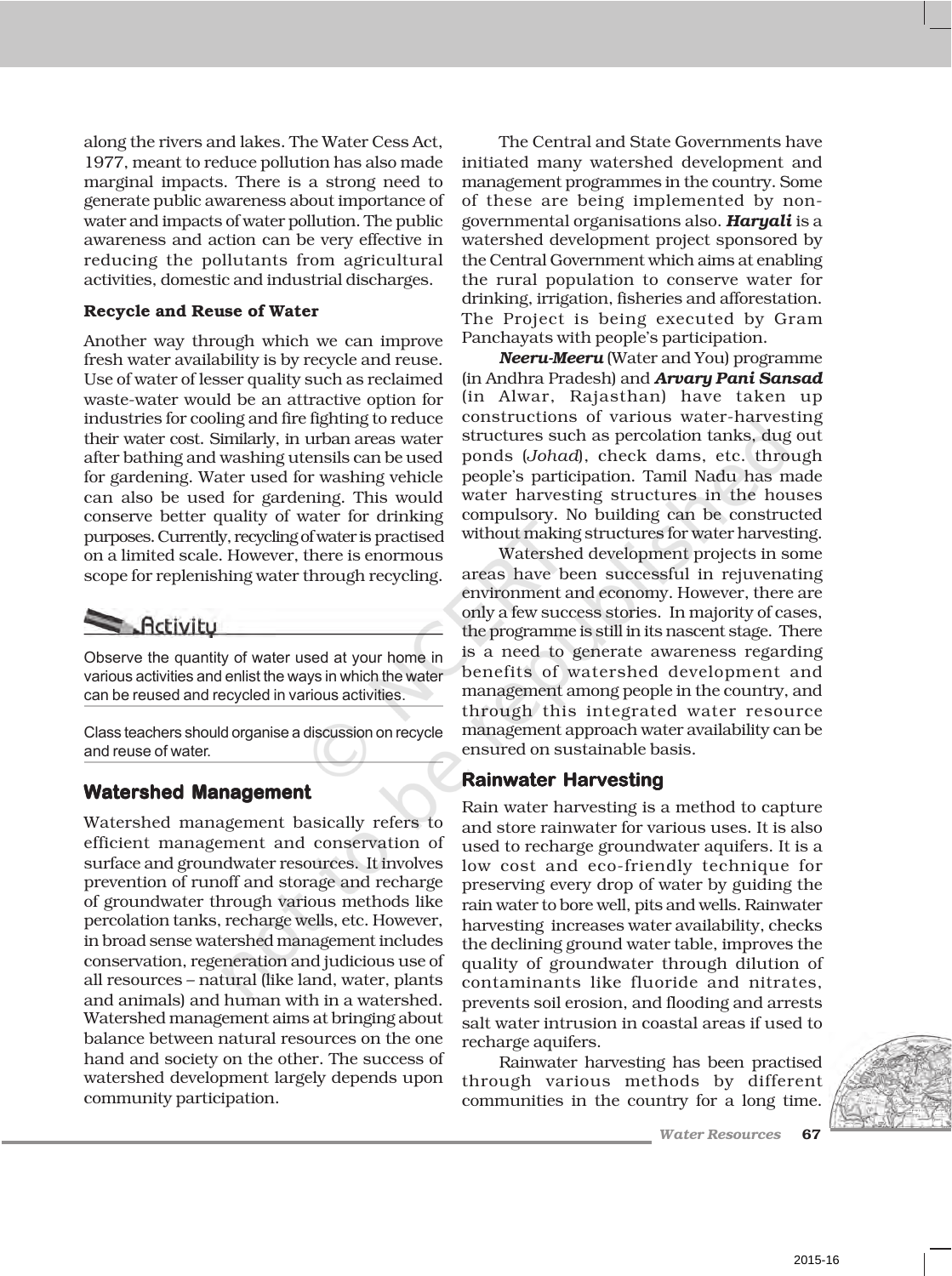## Watershed Development in Ralegan Siddhi, Ahmadnagar, Maharashtra: A Case Study

Ralegan Siddhi is a small village in the district of Ahmadnagar, Maharashtra. It has become an example for watershed development throughout the country.

In 1975, this village was caught in a web of poverty and illicit liquor trade. The transformation took place when a retired army personnel, settled down in the village and took up the task of watershed development. He convinced villagers about the importance of family planning and voluntary labour; preventing open grazing, felling trees, and liquor prohibition.

Voluntary labour was necessary to ensure minimum dependence on the government for financial aids. "It socialised the costs of the projects." explained the activist. Even those who were working outside the village contributed to the development by committing a month's salary every year.

Work began with the percolation tank constructed in the village. In 1975, the tank could not hold water. The embankment wall leaked. People voluntarily repaired the embankment. The seven wells below it swelled with water in summer for the first time in the living memory of the people. The people reposed their faith in him and his visions.

A youth group called Tarun Mandal was formed. The group worked to ban the dowry system, caste discrimination and untouchability. Liquor distilling units were removed and prohibition imposed. Open grazing was completely banned with a new emphasis on stall-feeding. The cultivation of water-intensive crops like sugarcane was banned. Crops such as pulses, oilseeds and certain cash crops with low water requirements were encouraged.

All elections to local bodies began to be held on the basis of consensus. "It made the community leaders complete representatives of the people." A system of Nyay Panchayats (informal courts) were also set up. Since then, no case has been referred to the police.

A Rs.22 lakh school building was constructed using only the resources of the village. No donations were taken. Money, if needed, was borrowed and paid back. The villagers took pride in this self-reliance. A new system of sharing labour grew out of this infusion of pride and



*Ralegan Siddhi before mitigation approach*

voluntary spirit. People volunteered to help each other in agricultural operation. Landless labourers also



*Ralegan Siddhi after mitigation approach*

gained employment. Today the village plans to buy land for them in adjoining villages.

At present, water is adequate; agriculture is flourishing, though the use of fertilisers and pesticides is very high. The prosperity also brings the question of ability of the present generation to carry on the work after the leader of the movement who declared that, "The process of Ralegan's evolution to an ideal village will not stop. With changing times, people tend to evolve new ways. In future, Ralegan might present a different model to the country."



*What a mitigation approach can do? A success story.*

**68** *India : People and Economy*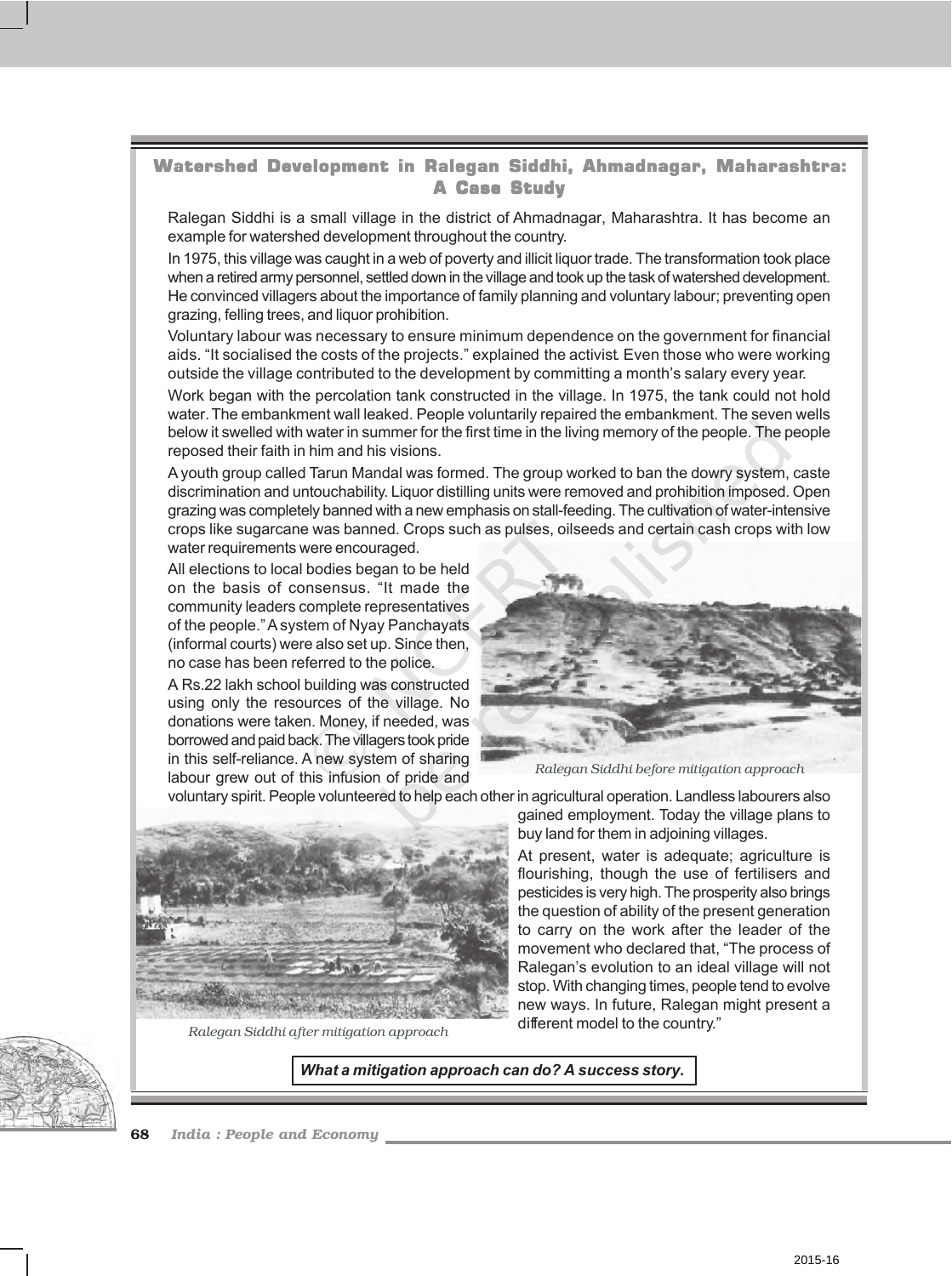

*Fig. 6.5 : Various Methods of Rainwater Harvesting*

Traditional rain water harvesting in rural areas is done by using surface storage bodies like lakes, ponds, irrigation tanks, etc. In Rajasthan, rainwater harvesting structures locally known as *Kund* or *Tanka* (a covered underground tank) are constructed near or in the house or village to store harvested rainwater (see Fig. 6.5

to understand various ways of rainwater harvesting).

There is a wide scope to use rainwater harvesting technique to conserve precious water resource. It can be done by harvesting rainwater on rooftops and open spaces. Harvesting rainwater also decreases the

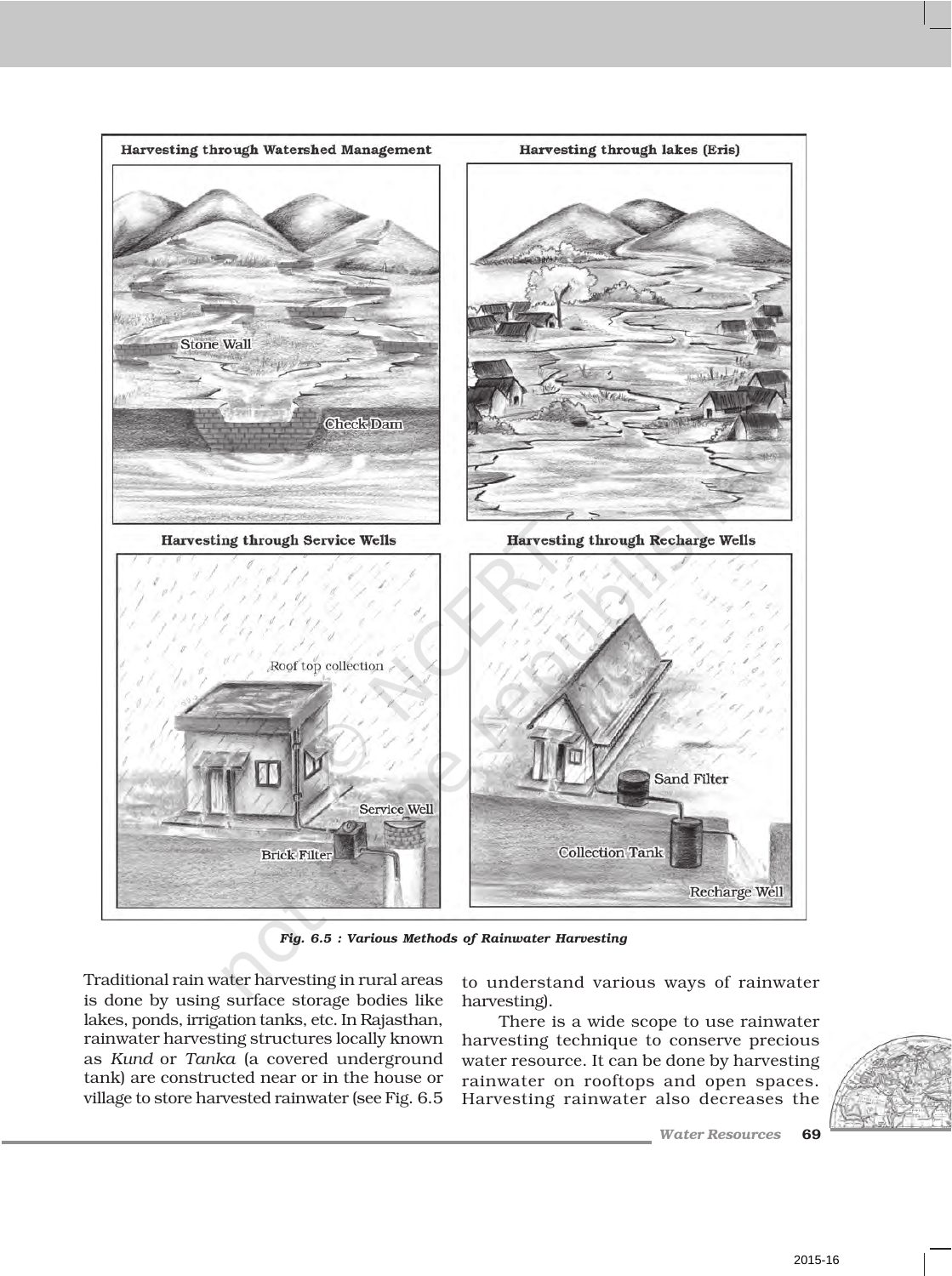community dependence on groundwater for domestic use. Besides bridging the demandsupply gap, it can also save energy to pump groundwater as recharge leads to rise in groundwater table. These days rainwater harvesting is being taken up on massive scale in many states in the country. Urban areas can specially benefit from rainwater harvesting as water demand has already outstripped supply in most of the cities and towns.

Apart from the above mentioned factors, the issue desalinisation of water particularly in coastal areas and brackish water in arid and semi-arid areas, transfer of water from water surplus areas to water deficit areas through inter linking of rivers can be important remedies for solving water problem in India (read more about inter linking of rivers). However, the most important issue from the point of view of individual users, household and communities is pricing of water.

## Highlights of India's National Water Policy, 2002

The National Water Policy 2002 stipulates water allocation priorities broadly in the following order: drinking water; irrigation, hydro-power, navigation, industrial and other uses. The policy stipulates progressive new approaches to water management. Key features include:

- Irrigation and multi-purpose projects should invariably include drinking water component, wherever there is no alternative source of drinking water.
- Providing drinking water to all human beings and animals should be the first priority.
- Measures should be taken to limit and regulate the exploitation of groundwater.
- Both surface and groundwater should be regularly monitored for quality. A phased programme should be undertaken for improving water quality.
- The efficiency of utilisation in all the diverse uses of water should be improved.
- Awareness of water as a scarce resource should be fostered.
- Conservation consciousness should be promoted through education, regulation, incentives and disincentives.

*Source : Govt. of India (2002), 'India's Reform Initiatives in Water Sector', Ministry for Rural Development, New Delhi*



## EXERCISES

- **1.** Choose the right answers of the following from the given options.
	- (i) Which one of the following types describes water as a resource?
		- (a) Abiotic resource (c) Biotic Resource
			-
		- (b) Non-renewable Resources (d) Cyclic Resource
- 

**70** *India : People and Economy*